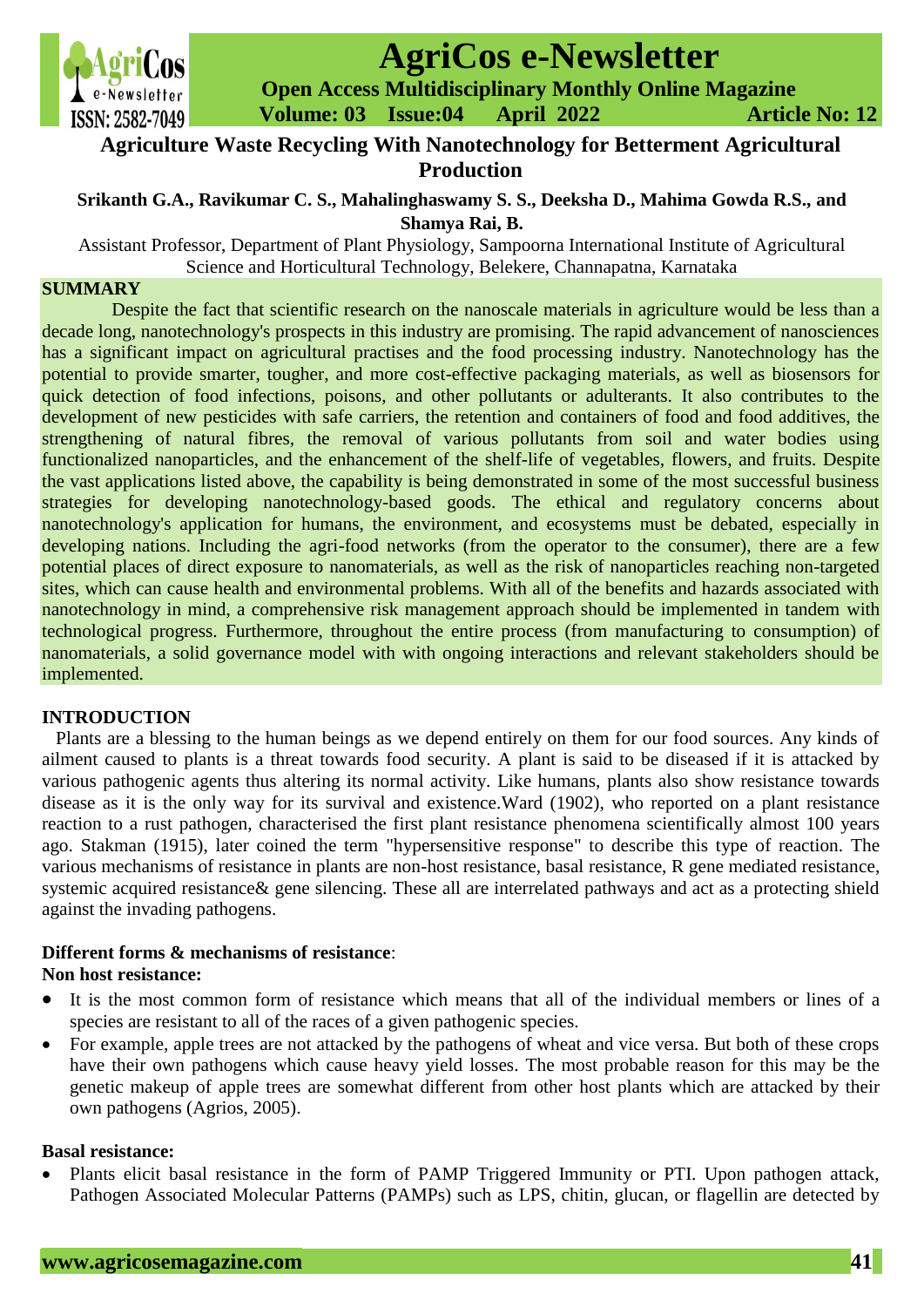plasma membrane integral proteins, resulting a downstream signalling cascade called as PTI (Hatsugai*et al*., 2017; Poltronieri*et al*., 2020).

- PTI is also known as Horizontal resistance which is polygenic in nature.
- Most well studied example of PTI is recognition of flg22 (a component of bacterial flagellin) by receptor Flagelline Sensing 2 (FLS2) in plants.
- PAMP responses in plants include early responses (ion fluxes, oxidative burst); intermediate responses (ethylene production, stomatal closure) and late responses (Salicylic acid accumulation, callose deposition).

### **R gene mediated resistance:**

- This sort of resistance is distinguished by its specificity. This indicates that some plant cultivars are only resistant to certain pathogenic races. This is a conventional gene-for-gene hypothesis that relies on the interaction of the products of a plant resistance gene (R) and a pathogenic avirulence gene (Avr) (Flor, 1971).
- This mechanism employs R-gene expressed intracellular resistance proteins to detect the presence or absence of pathogenic effectors in a direct or indirect manner. This initiates the effector-triggered immunity (ETI), also known as the hypersensitive response. (HR) (Salguero-Linares and Coll, 2019). HR leads to burst of oxidative reaction, disruption of cell membrane, release of phenolics and consequently programmed cell death (PCD).
- ETI is also known as Vertical resistance which is monogenic in nature.
- Most of the plant R genes encode nucleotide-binding leucine-rich repeat (NB-LRR) proteins that takes part in pathogenic effector recognition (Collier and Moffett, 2009).
- Recognition of Avr-Pita of rice blast pathogen by R gene rice Pi-ta is an example of R gene mediated resistance.

#### **Systemic Acquired Resistance:**

- Ross (1961) first described Systemic Acquired Resistance(SAR) in tobacco plants infected by Tobacco Mosaic Virus.
- Typically, SAR is activated in healthy systemic tissues of locally infected plants. When a pathogen infects a cell, a mobile signal travels through the vascular system, activating defence responses in distal tissues.
- Salicylic acid is a signal molecule that is required for the activation of SAR, which activates a large set of genes encoding Pathogenesis related proteins (PRs) with antimicrobial properties.
- It has been demonstrated that the plant protein NPR1 is required for the synthesis of the salicylic acid signal for SAR. By reducing the disulfide bonds, NPR1 is converted from an inactive oligomeric to an active monomeric state. SAR can only be activated by the monomeric NPR1 protein. (Mou*et al*., 2003).

#### **Gene silencing:**

- Gene silencing occurs in cytoplasm after transcription.
- Covey *et al*., (1997) reported that the virus-infected plant which initially displayed typical symptoms later recovered without displaying symptoms or containing viruses. This recovered symptom-free plant material also showed resistance to subsequent viral infections, indicating an acquired resistance. This type of plant resistance could well be due to gene silencing (Baulcombe, 1996).
- The silenced gene is usually transcribed in the transgenic plant, but the messenger RNAs are degraded, a phenomenon known as post-transcriptional gene silencing (PTGS).
- It has also been demonstrated that certain portions of the viral genome (e.g., the coat protein gene or the viral replicase gene) transformed into plants can induce resistance (silencing) to viral infections, a phenomenon known as Virus Induced Gene Silencing (VIGS).